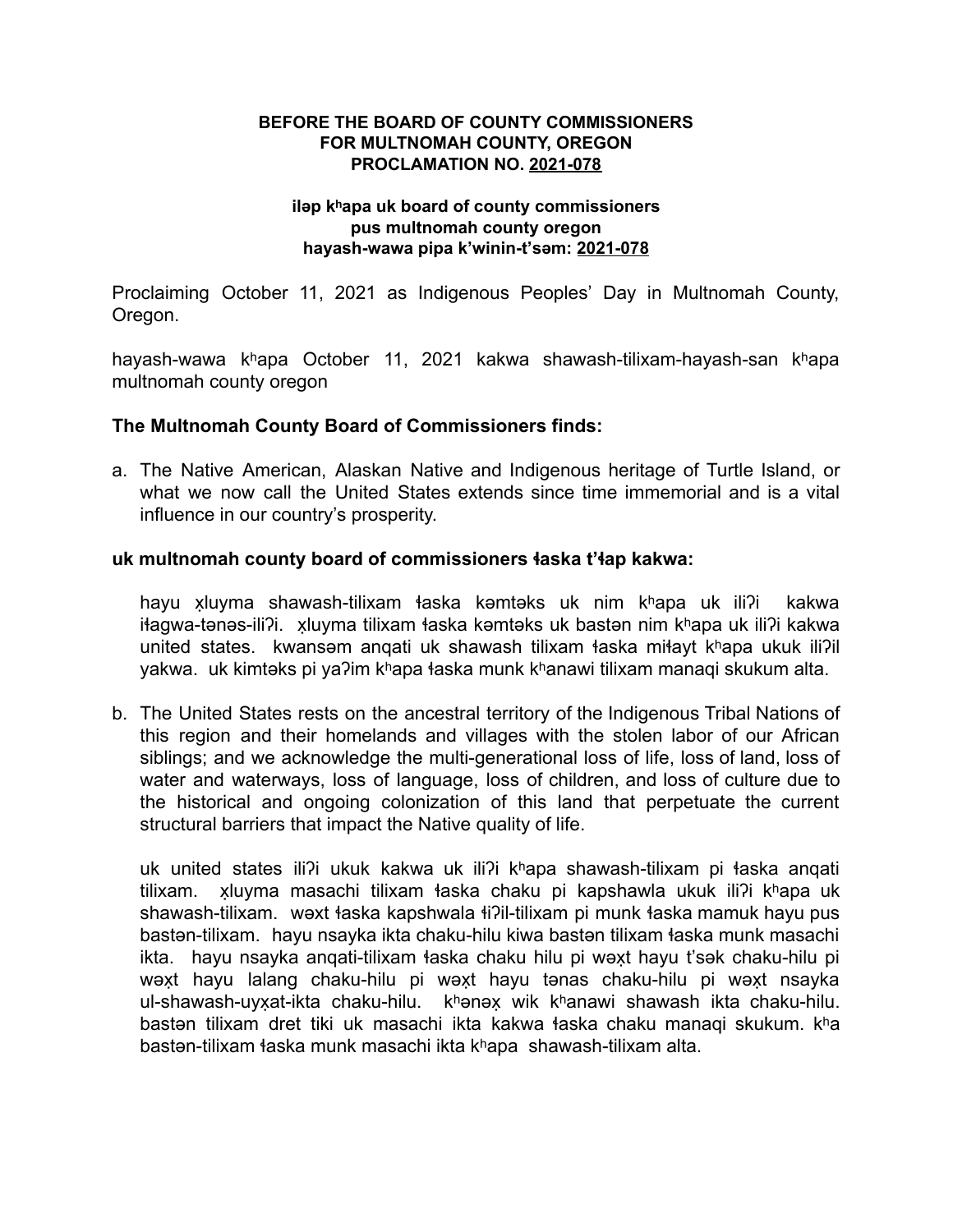c. Our name, "Multnomah," is derived from the Multnomah who are a band of the Chinookan people and we conduct daily business on Indigenous soil. We recognize that we are occupants, guests, and stewards of this land, originally cared for by bands of the Confederated Tribes of Grand Ronde.

uk nim multnomah chaku kʰapa uk chinuk-tilixam. anqati multnomah ɬak'amas chinuk-tilixam łaska míłayt khapa ukuk ili?i. liiiliii anqati łaska miłayt yakwa iləp uk bastən tilixam łaska chaku. alta xluyma tilixam łaska miłayt khapa uk ili?i kakwa ili?i qʰa uk multnomah ɬak'amas-chinuk-tilixam ɬaska miɬayt anqati. nsayka kəmtəks uk dret xluyma-tilixam nsayka khapa ukuk ili?i. nsayka kəmteks kakwa chachalu anqati-tilixam kʰapa shawash-iliʔi-tilixam ɬaska iliʔi ukuk. chachalu shawash-iliʔi-tilixam łaska anqati-tilixam munk-t'uʔan ukuk iliʔi iləp kʰapa uk xluyma tilixam ɬaska chaku.

d. Indigenous Peoples and Nations have lived here since time immemorial with their own knowledge, languages, relationships with the environment, advocacy, science, philosophy, arts and culture. Their historical and present day contributions, relationships, history, and advocacy continue to shape the character of our region.

lili anqati shawash-tilixam ɬaska miɬayt kʰapa ukuk iliʔi. hilu tilixam ɬaska kəmtəks qʰənchi-lili anqati ɬaska miɬayt yakwa. ɬaska anqati-tilixam t'uʔan hayu kimtəks pi lalang pi ɬaska kəmtəks qʰata-pus munk hayu ikta ɬush kʰapa iliʔi. kʰa ɬaska yaʔim pi uk ikta ɬaska wawa uk munk manaqi ɬush ikta kʰapa tilixam pi iliʔi alta.

e. We are still here. Indigenous Peoples' Day is an opportunity to acknowledge and celebrate the thriving traditions and deeply rooted values of the Indigenous Peoples who reside in Multnomah County and their ancestors before them.

kʰa nsayka miɬayt. kʰapa shawash-tilixam-hayash-san ɬush nsayka munk-kimtəks uk shawash-tilixam pi qhata taska munk ikta. tush nsayka munk-kimtəks shawash-tilixam łaksta miłayt khapa multnomah county alta. wext łush nsayka munk-kimtəks ɬaska anqati tilixam pi qʰata ɬaska miɬayt anqati.

f. By honoring and celebrating our region's first peoples, we are reclaiming a piece of history and ancestral wisdom, and choosing to no longer observe a time of genocide.

pus nsayka munk-kimtəks kʰapa shawash-tilixam alta nsayka chaku-kəmtəks ɬush ikta kʰapa ɬaska yaʔim pi anqati-kimtəks. pus nsayka munk-kakwa alta aɬqi wik shawash-tilixam laska chaku-hilu wəxt.

g. Today Multnomah County recognizes the more than 70,000 American Indian and Alaska Natives living in our region, and honors the important role that Tribal Leaders play in sustaining our culture, promoting community health and making positive impacts every day in the lives of the people of Multnomah County.